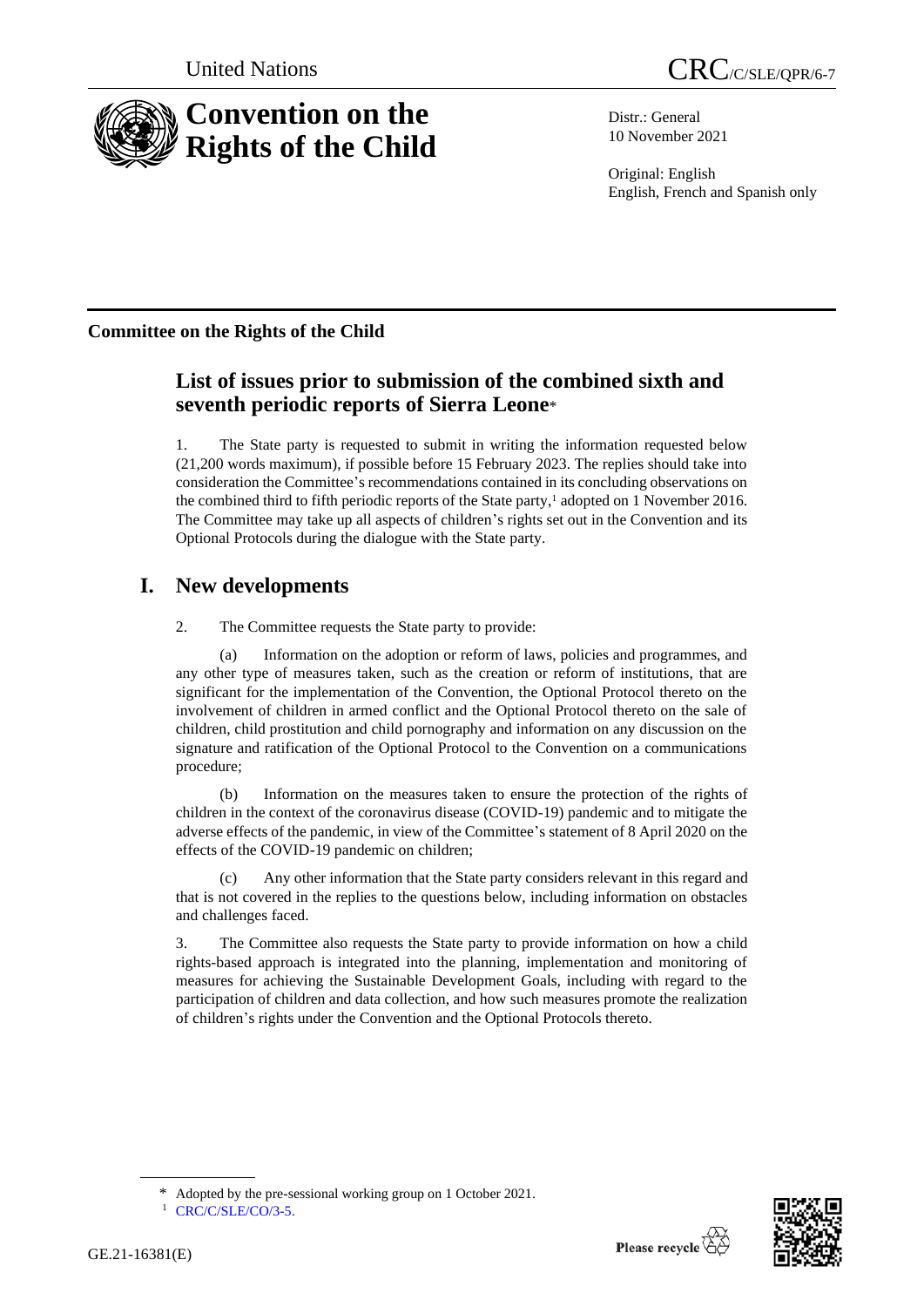# **II. Rights under the Convention and the Optional Protocols thereto**

### **A. General measures of implementation (arts. 4, 42 and 44 (6))**

#### **Legislation**

4. Please provide information on measures taken to:

- (a) Finalize and adopt the review of the Child Rights Act;
- (b) Ensure that all domestic legislation complies with the Convention;

(c) Review the removal of the minimum age of criminal responsibility in the amendment of 2019 to the Sexual Offences Act, in order to comply with the Convention.

### **Comprehensive policy and coordination**

#### 5. Please provide information on the steps taken to:

(a) Ensure that the development and implementation of national policies affecting children encompass all areas covered by the Convention and are supported by sufficient human, technical and financial resources;

(b) Implement and budget for key policy actions relating to children's rights under the midterm national education for development plan, 2019–2023;

Clearly define the mandates of the Ministry of Social Welfare and the Ministry of Gender and Children's Affairs with relation to children's issues and explain how they coordinate their mandates on children's rights;

Strengthen the capacity of the National Commission for Children to develop a comprehensive policy and strategy on addressing and monitoring children's rights and protection issues and clarify its role and mandate.

#### **Allocation of resources**

6. Please provide detailed information on the measures taken to:

(a) Incorporate a child rights-based approach into the State budgeting process and ensure the sufficient and equitable allocation of resources for promoting and protecting children's rights among the social, education, health and child protection sectors;

Continue eradicating corruption and ensure a transparent, accountable and participatory budgeting process, including by involving children;

(c) Identify internal sources of financing for the implementation of policies affecting children;

(d) Ensure that children, in particular those in vulnerable situations, are not affected by regressive measures taken in response to the COVID-19 pandemic and the potential consequences of the economic crisis triggered by those measures.

### **Data collection**

7. Please provide an update to the Committee on the efforts made to improve the collection and quality of disaggregated data relating to the implementation of the Convention, in particular data on children with disabilities.

#### **Dissemination, awareness-raising and training**

8. Please provide information on the systematic training of all professional groups working with and for children and on awareness-raising programmes, including in local languages and through community-based structures, for children, parents and the general public on the Convention, the Optional Protocols thereto and the Committee's concluding observations.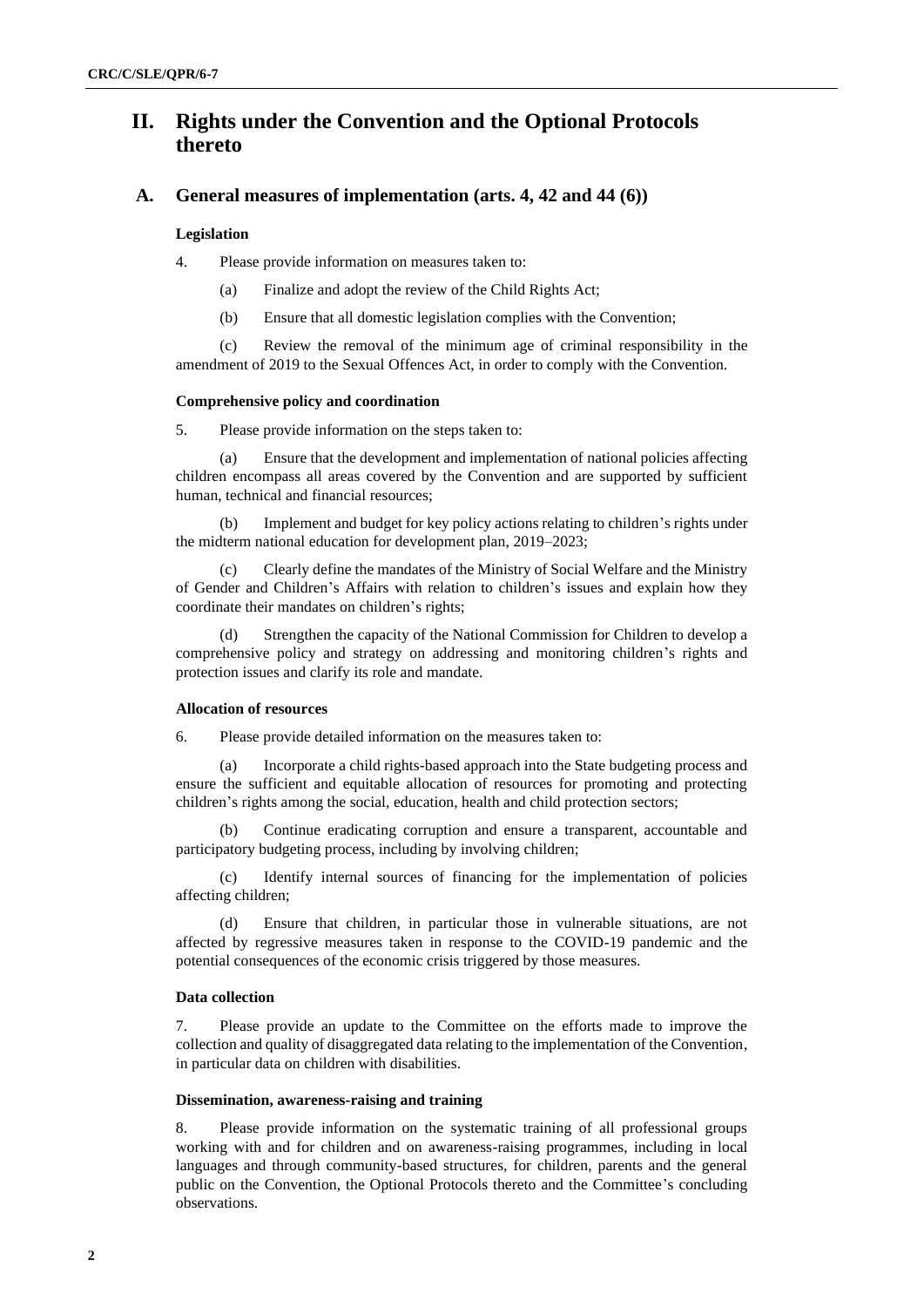#### **Independent monitoring**

9. With reference to the recommendations contained in the Committee's concluding observations on the combined third to fifth periodic reports of the State party,<sup>2</sup> please provide information on obstacles to the implementation of the Human Rights Commission Act and on measures to ensure that the Human Rights Commission is able to discharge its responsibilities independently and has sufficient financial and human resources to receive, investigate and address complaints by children in a child-sensitive manner.

#### **Children's rights and the business sector**

10. Please explain whether companies operating in the State party are required to undertake environmental and health impact assessments with public consultation and/or to make full public disclosure of the impact on children's rights and their plans to address them.

### **B. Definition of the child (art. 1)**

#### **Minimum age of marriage**

11. Please inform the Committee of any measure taken to amend the Registration of Customary Marriage and Divorce Act, which allows for child marriage, especially of girls.

## **C. General principles (arts. 2–3, 6 and 12)**

#### **Non-discrimination**

12. With reference to the Committee's previous recommendations,<sup>3</sup> please provide an update on bringing the Constitution's provisions on non-discrimination into full compliance with the Convention and on eliminating discrimination against groups of children in the most vulnerable situations, such as girls, children with disabilities, children infected with HIV and children affected by HIV/AIDS, orphaned children and children in rural areas.

#### **Best interests of the child**

13. Please inform the Committee about the steps taken to:

(a) Undertake child rights impact assessments for any proposed policy, legislative, regulatory, budget, international cooperation or other administrative decision that affects children and their enjoyment of their rights;

Ensure that the right of the child to have his or her best interests taken as a primary consideration is appropriately integrated into, and consistently applied in, all legislative, administrative and judicial proceedings and decisions.

#### **Respect for the views of the child**

14. Please provide information on the measures taken to promote the meaningful participation of children in the family, in the community, at school and in all decisions affecting them.

### **D. Civil rights and freedoms (arts. 7–8 and 13–17)**

#### **Birth registration**

15. Please provide information on the legislative, administrative and practical steps taken or envisaged to:

<sup>2</sup> [CRC/C/SLE/CO/3-5,](http://undocs.org/en/CRC/C/SLE/CO/3-5) para. 10.

<sup>3</sup> Ibid., para. 13.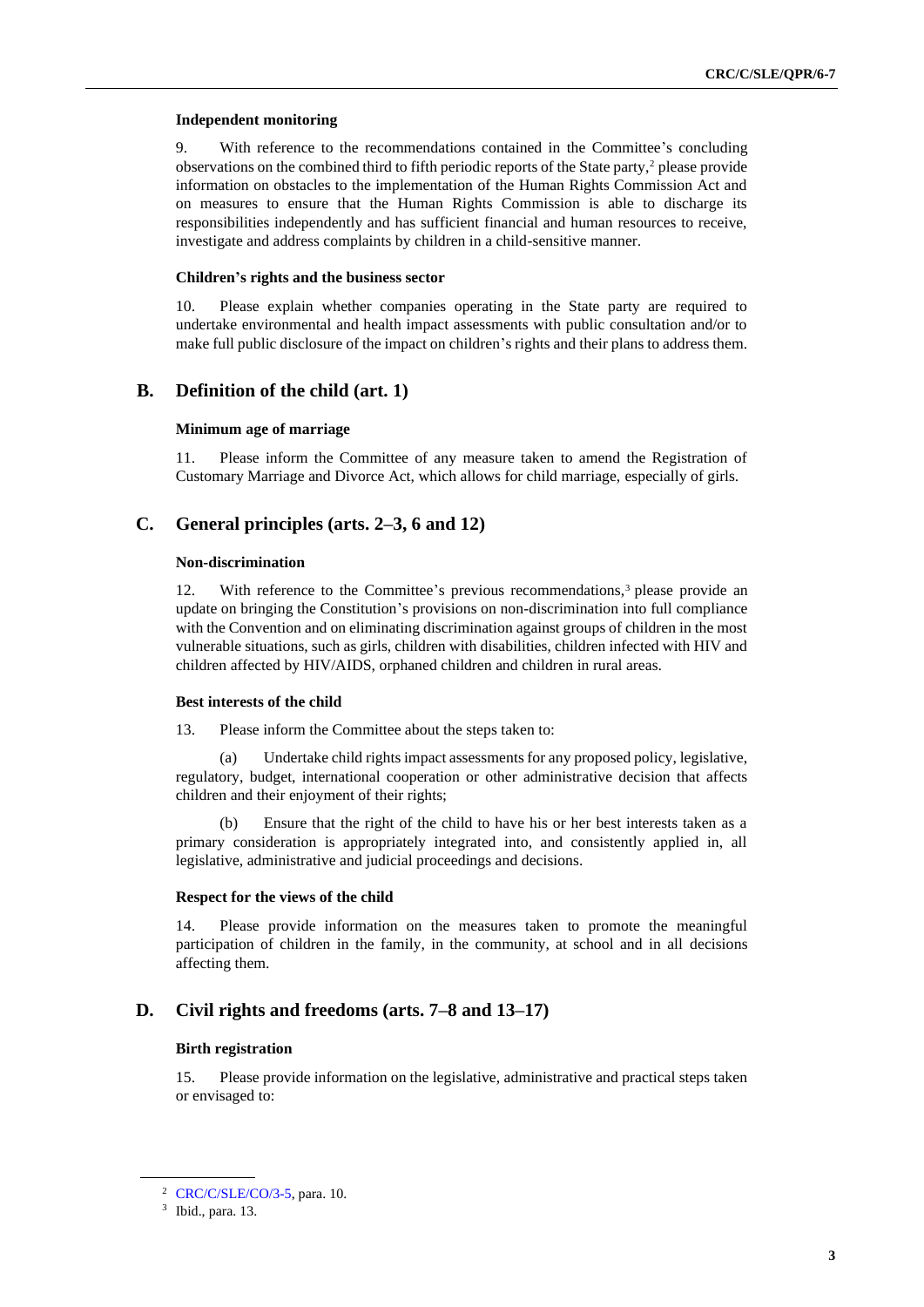(a) Harmonize the data collected on births by the National Civil Registration Authority and the Ministry of Health and Sanitation and clearly define their roles in birth registration and certification;

(b) Ensure the provision and collection of birth certificates after birth registration;

(c) Remove fees for birth registration and certification and address reports of the purchase and sale of birth certificates;

(d) Ensure an adequate number of staff, and that they are properly trained, for birth registration and provide them with equipment at the regional registration centres;

(e) Ensure that migrant children, refugee children and children in street situations have access to birth registration and birth certificates;

(f) Ensure that the lack of a birth certificate does not hinder access to child protection services or basic social services.

### **E. Violence against children (arts. 19, 24 (3), 28 (2), 34, 37 (a) and 39)**

#### **Freedom of the child from all forms of violence**

16. Please provide an update on the measures taken or envisaged to:

(a) Prohibit corporal punishment by law in all settings and enhance awareness of non-violent parenting methods;

(b) Investigate and sanction the reported police and military violence in enforcing measures to curb the spread of the COVID-19 pandemic;

(c) Tackle and combat domestic violence and bullying and violence at school, including that which is perpetrated by teachers and school staff;

(d) Ensure that the perpetrators of violence against children are systematically held accountable;

(e) Strengthen the capacities of family support units to increase their outreach at the village level;

(f) Ensure the availability of legal support, child-friendly confidential complaint mechanisms and age-appropriate information on access to counselling and redress, including compensation and rehabilitation.

#### **Sexual exploitation, abuse and gender-based violence**

17. With reference to the Committee's previous recommendations, <sup>4</sup> please provide information on the following:

(a) Whether the age of majority has been established by law;

(b) The functioning, information management, availability and accessibility of the child helpline established in 2020 to respond to gender-based violence and child sexual abuse, including whether the helpline is accessible online;

Measures to enhance awareness of the harmful impact of child sexual abuse and to ensure reporting and the availability of appropriate services for referral, in particular in rural areas;

(d) The availability of legal aid and psychological support personnel in the onestop centres for addressing gender-based violence and child sexual abuse and whether the support provided is age-appropriate;

(e) The funding allocated for post-rape services and the social integration of children who are victims of sexual violence;

<sup>4</sup> Ibid., para. 21.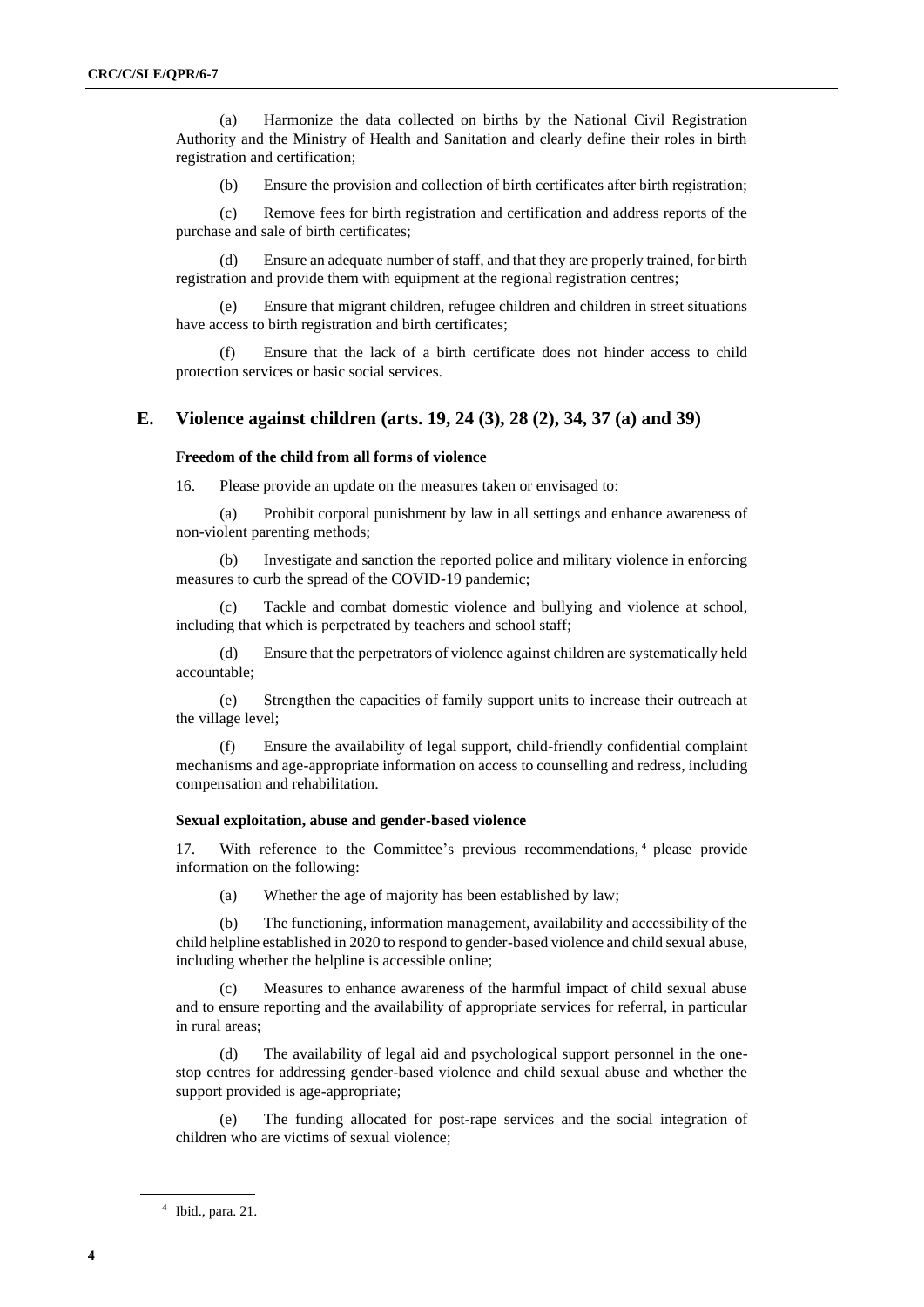(f) Multisectoral measures to investigate reported cases of sexual violence against children and to prosecute and punish the perpetrators, without any exception, including by not accepting any out-of-court settlements in such cases, in order to eliminate impunity;

(g) Any measures to set up a national system for documenting and tracking gender-based violence and child sexual abuse.

#### **Harmful practices**

18. With reference to the Committee's previous recommendations,<sup>5</sup> please provide an update on the legislative and practical steps taken or envisaged to prohibit and eradicate child marriage and female genital mutilation. In particular, please provide information on measures taken or envisaged to:

(a) Prohibit female genital mutilation in law;

(b) Implement the national strategy for the reduction of adolescent pregnancy and child marriage, 2018–2022;

(c) Conduct awareness-raising campaigns on the negative consequences of child marriage on girls, on the negative consequences of female genital mutilation and on the African Union campaign to end child marriage.

# **F. Family environment and alternative care (arts. 5, 9–11, 18 (1)–(2), 20–21, 25 and 27 (4))**

### **Children deprived of a family environment and adoption**

19. Please provide an update on the measures taken or envisaged to:

(a) Ensure the effectiveness of, and adequate funding for, the Trust Fund for Child Welfare;

(b) Fully implement the national alternative care policy for children, in particular with regard to regulating informal care, including *men pikin* (informal foster care with another family);

- (c) Strengthen formal alternative care structures;
- (d) Provide data on residential and foster care for children;

(e) Strengthen the monitoring of residential institutions, including with a view to verifying whether they adhere to minimum norms and standards, whether they regularly review placements, whether they provide individual development and reintegration plans and whether they enable the reporting, monitoring and remedying of cases of the maltreatment of children;

(f) Increase the human, technical and financial resources allocated to alternative care centres and child protection services;

(g) Review the Adoption Act, consider ratifying the Convention on Protection of Children and Cooperation in respect of Intercountry Adoption and promote and encourage formal domestic adoption.

# **G. Children with disabilities (art. 23)**

20. Please provide information on measures taken or envisaged to:

(a) Address the three challenges identified in the context of implementation of the social plan of action for persons with disabilities, 2019–2023, namely, the data, stigma and lack of a coherent institutional mechanism to support the implementation of the legislative framework in relation to children with disabilities;

<sup>5</sup> Ibid., para. 23.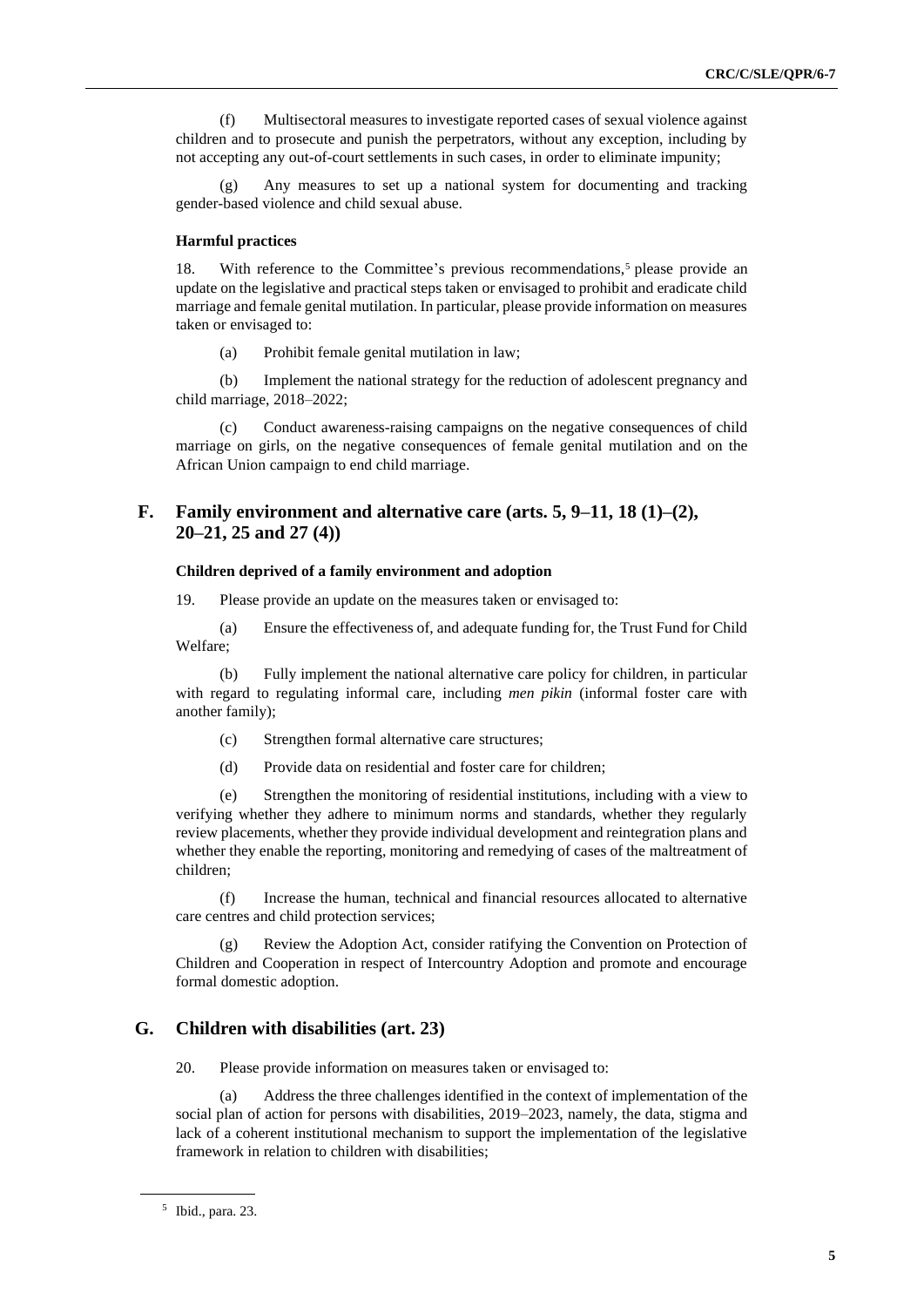(b) Ensure that children with disabilities and their families have access to social support programmes, such as the national social safety net, at the community level;

(c) Ensure that children with disabilities have access to inclusive early childhood care and education, early development programmes and health care;

(d) Provide adequate human, technical and financial resources for the implementation of the radical inclusion policy;

(e) Provide children with disabilities with rehabilitation services and reasonable accommodation for their full inclusion in all areas of public life.

### **H. Basic health and welfare (arts. 6, 18 (3), 24, 26, 27 (1)–(3) and 33)**

### **Health and health services**

21. Please provide an update to the Committee on the progress made to:

- (a) Address the root causes of the high infant and child mortality rates;
- (b) Set up special baby units in district hospitals;

(c) Implement the universal health coverage road map, 2021–2030, to guide the expansion of free health-care coverage for all children;

(d) Prevent mother-to-child transmission of HIV, promote early diagnosis and the early initiation of treatment and ensure proper coverage for HIV testing and antiretroviral provision;

(e) Improve access to high-quality health-care services with trained health workers for children and pregnant women, especially in rural areas;

Strengthen links between national, district and community health systems and reporting between those systems, including on the timely transfer of funds;

(g) Identify sustainable internal funding for health services to replace the reliance on donor funding;

(h) Roll out vaccinations without delay, in particular for the human papilloma virus;

(i) Develop a comprehensive, child-centred nutrition programme to tackle the root causes of all forms of malnutrition.

#### **Adolescent health**

22. Please provide information on the following:

(a) Specific measures taken and resources available for the implementation of the national strategy for the reduction of adolescent pregnancy and child marriage, 2018–2022;

(b) Steps taken to decriminalize abortion in all circumstances;

(c) The availability of, and access to, age-appropriate reproductive health services, affordable contraceptive methods and free and safe abortion and post-abortion services for girls;

(d) Comprehensive education on sexual and reproductive health and rights, including information on family planning, contraceptives and the risks related to early pregnancy, as well as on the prevention and treatment of sexually transmitted infections;

(e) Measures to address the consequences of female genital mutilation, including by ensuring access to free treatment for obstetric fistula;

(f) The prevalence of drug, alcohol and tobacco use among adolescent children;

(g) Measures to adopt a policy framework on the mental health of children and/or to strengthen the provision of mental health and psychological services for children, in particular at the community level.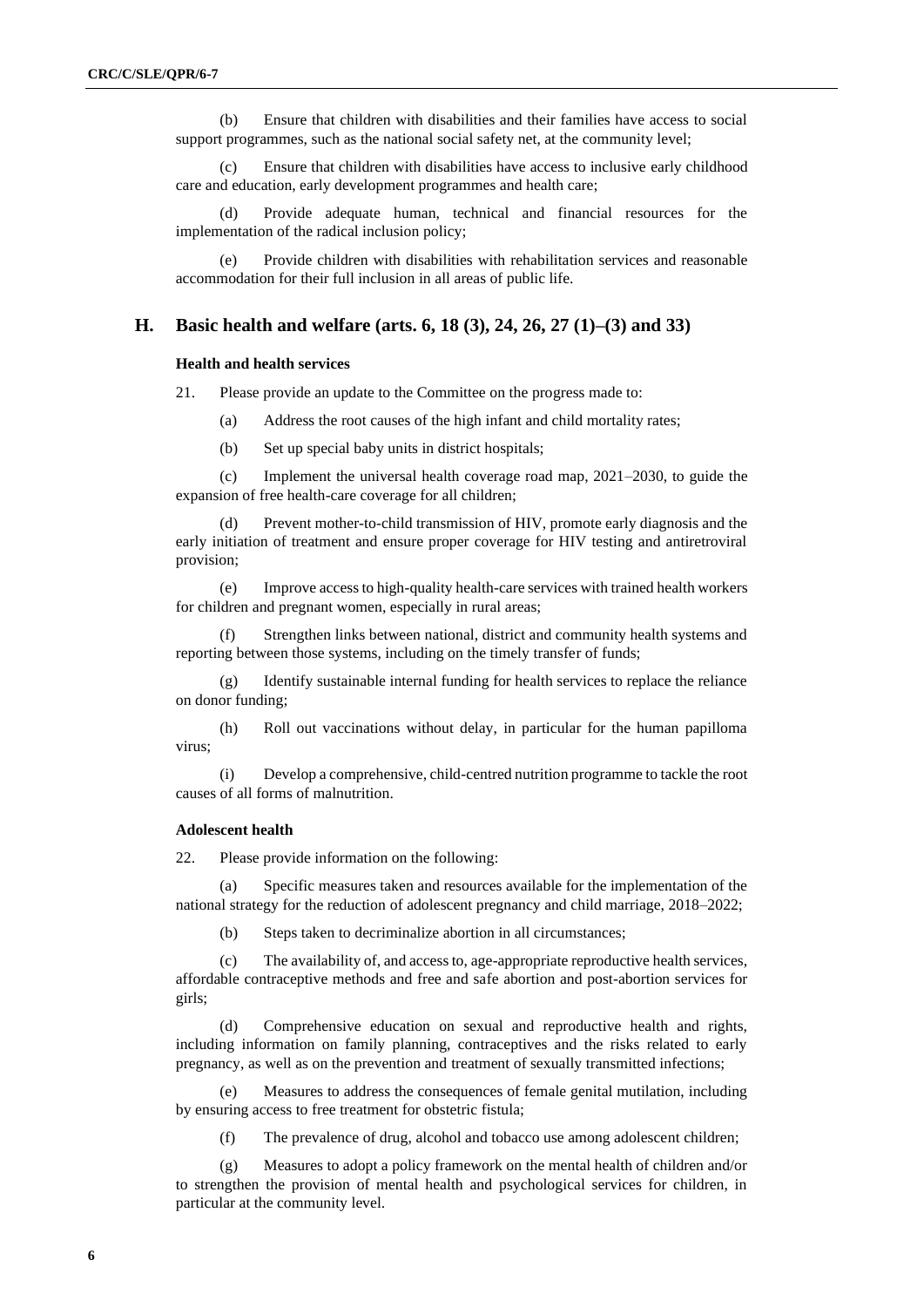#### **Impact of climate change on the rights of the child**

23. Please provide information on the measures taken to:

(a) Ensure that the activities of private and public companies operating in the State party take into consideration the impact of climate change on the rights of the child;

(b) Mitigate deforestation, address illegal logging and develop alternative livelihood strategies;

(c) Develop adaptation strategies in view of the impact of climate change on agriculture and water availability;

(d) Integrate the special vulnerabilities and needs and views of children into policies and programmes addressing the issues of climate change and disaster risk management and increase the levels of awareness of, and preparedness for, climate change and natural disasters among children.

#### **Standard of living**

24. Please provide information on the measures taken or envisaged to:

(a) Expand the national social safety net to cover more children and gradually move to universal coverage;

(b) Set up a universal child grant and identify internal sources of financing for the scheme;

(c) Decrease child poverty;

(d) Improve access to water, sanitation and hygiene for children.

### **I. Education, leisure and cultural activities (arts. 28–31)**

#### **Education, rest, leisure, recreation and cultural and artistic activities**

25. Please inform the Committee of the measures taken to:

(a) Ensure free early childhood education and primary and secondary education, in line with the free quality school education policy, and discourage teachers to charge for extra lessons;

(b) Improve the equity in, and quality of, education, including the quality and availability of school facilities, educational materials and teaching staff, and improve educational outcomes, in particular in functional literacy;

(c) Provide children, in particular children with disabilities, children in rural areas, asylum-seeking, refugee and migrant children and children in disadvantaged socioeconomic situations, with accessible and inclusive education;

(d) Ensure that the new policy aimed at keeping pregnant students and adolescent mothers in school, issued on 31 March 2020, is effectively implemented;

(e) Strengthen professional development for teachers;

(f) Address any disproportionate impact that the closing of schools in response to the COVID-19 pandemic has had on the rights of children in disadvantaged situations, including pregnant girls;

(g) Expedite the approval of government grants and school subsidies for community schools and support community schools in meeting the minimum standards, including for quality and safety;

Strictly enforce the teacher's code of conduct and take appropriate measures to address charges of sexual abuse by teachers in schools and to prosecute the perpetrators.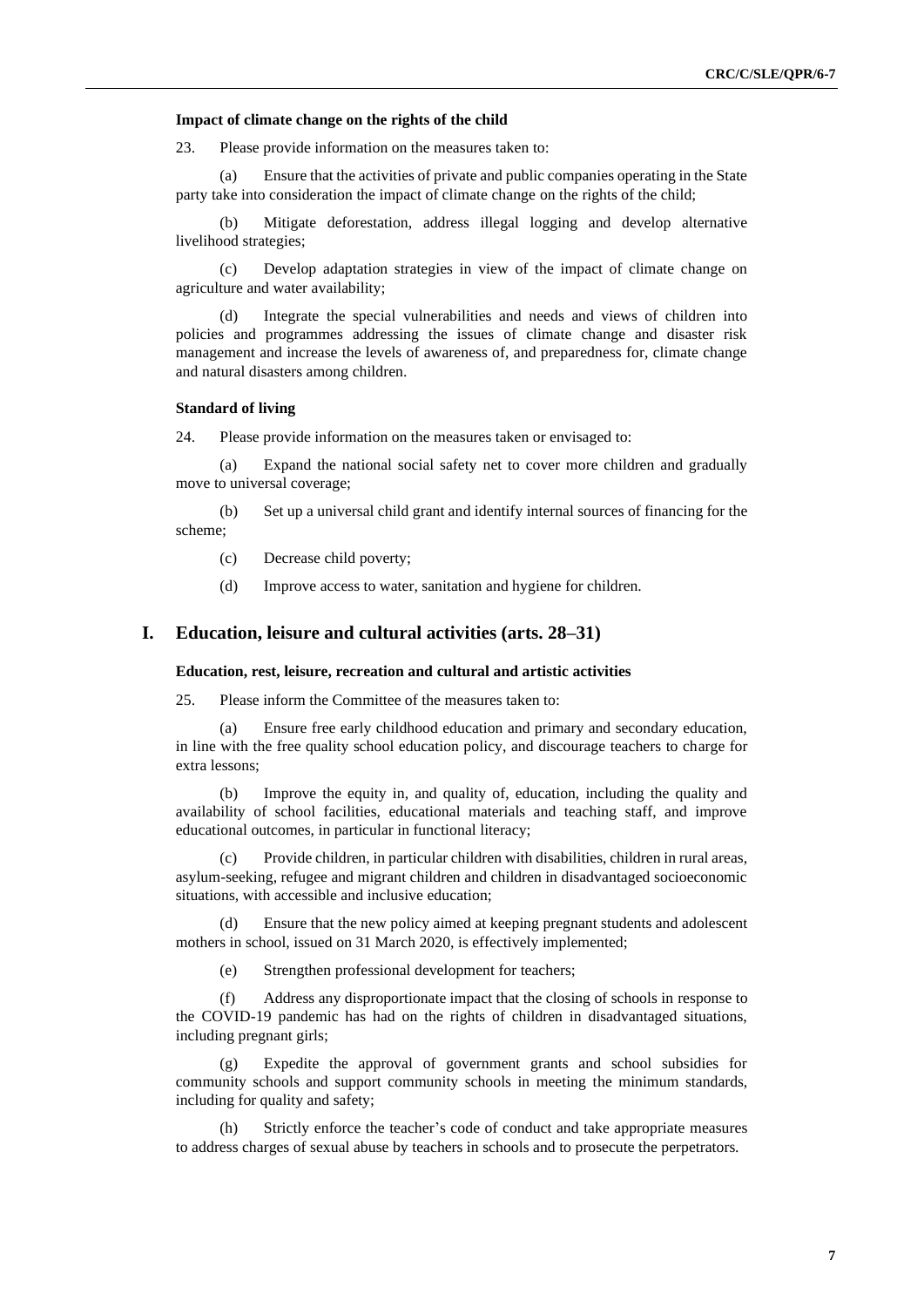# **J. Special protection measures (arts. 22, 30, 32–33, 35–36, 37 (b)–(d) and 38–40)**

### **Asylum-seeking, refugee and migrant children**

26. Please provide information on the measures taken to:

(a) Ensure that asylum-seeking, refugee and migrant children are not detained or imprisoned;

(b) Ensure that such children have access to health, education and other social services.

#### **Economic exploitation, including child labour and children in street situations**

27. Please provide information on the measures taken to:

(a) Explicitly prohibit the employment of children in harmful or hazardous work and develop a list of hazardous work in which children are explicitly prohibited from engaging;

(b) Ensure that no child engages in hazardous work and put into place social programmes aimed at the elimination or prevention of child labour, especially the worst forms thereof;

(c) Determine the conditions in which light work may be permitted and the number of hours during which children may undertake such employment, ensuring that children have sufficient leisure time and do not miss school;

Conduct a comprehensive study to assess the scope, nature and root causes of the presence of children in street situations, in order to develop, with the participation of children, a national strategy and plan of action to support such children;

Ensure that children in street situations are provided with adequate food, clothing, housing, health care and educational opportunities, in particular in urban areas;

(f) Provide such children with counselling and recovery and reunite them with their families, whenever feasible and appropriate, taking into consideration the best interests of the children concerned.

#### **Sale, trafficking and abduction**

28. With reference to the Committee's previous recommendations, <sup>6</sup> please provide updated information on measures taken to:

(a) Adopt the bill on combating trafficking in persons;

(b) Collect data on the trafficking of children and identify and address its root causes;

(c) Adequately train professionals on procedures for the identification and care of children who are victims of sale, trafficking and abduction;

(d) Increase resources and strengthen efforts to ensure that children who are victims of trafficking, sale and abduction have access to protective and support services, physical and psychological recovery services and social reintegration;

(e) Conduct awareness-raising activities in order to make both parents and children aware of the dangers of trafficking.

#### **Administration of child justice**

29. With reference to the Committee's previous recommendations, $<sup>7</sup>$  please inform the</sup> Committee of the progress made to:

<sup>6</sup> Ibid., para. 38.

<sup>7</sup> Ibid., para. 39.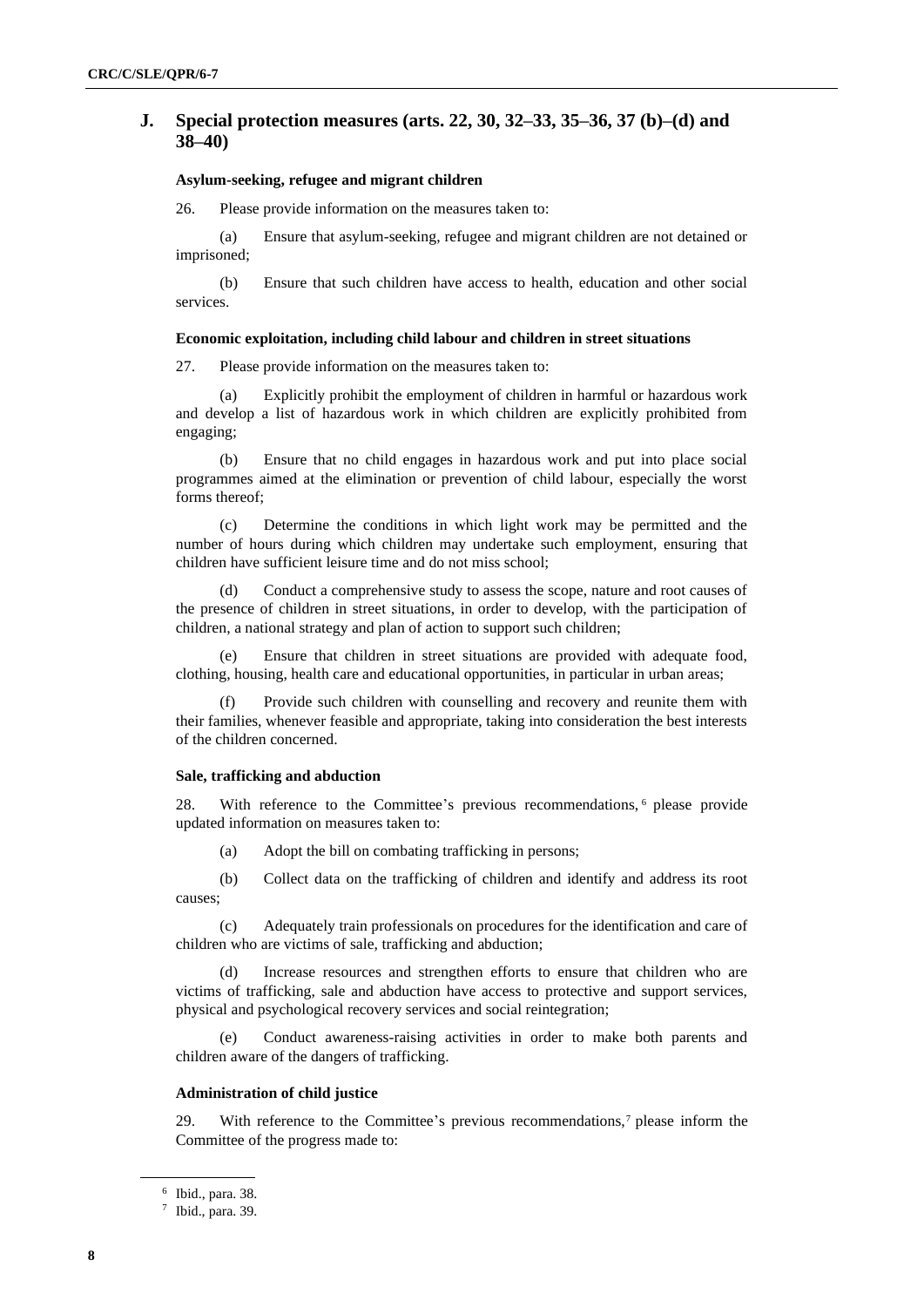(a) Fully implement all interventions under the child justice strategy and bring its child justice system fully into accordance with the Convention;

(b) Ensure that detention, including custody and pretrial detention, is used as a last resort and for the shortest possible period of time and that it is reviewed on a regular basis with a view to the withdrawal of such orders:

Ensure that detention conditions are compliant with international standards, including with regard to access to nutritious food, water, education, health-care services and counselling, in particular in the remand homes in Freetown and Bo operated by the Ministry of Social Welfare;

- (d) Implement non-custodial measures and promote diversion programmes;
- (e) Provide rehabilitation and reintegration services for children leaving detention.

#### **Children who are victims and witnesses of crimes**

30. Please provide information on the following:

(a) The operationalization of the Sexual Offences Model Court in Freetown that was established in 2020 for the purpose of fast-tracking the hearing of cases of sexual and gender-based violence;

(b) Protection and support provided to children who are victims and witnesses of crimes in criminal justice proceedings, in particular in cases of sexual offences;

(c) Measures to improve the rates of reporting of, and prosecution for, sexual offences and to ensure the provision of full psychological and physical protection for, and the rehabilitation of, children who are victims and witnesses of crimes.

# **K. Optional Protocol on the sale of children, child prostitution and child pornography**

31. Please inform the Committee about the measures taken to implement the recommendations contained in its concluding observations on the report of the State party submitted under article  $12$  (1) of the Optional Protocol,<sup>8</sup> in particular the legislative, policy and administrative measures taken to:

(a) Fully incorporate the provisions of the Optional Protocol into national legislation;

(b) Develop a national plan of action to implement the Optional Protocol and, to this end, ensure the allocation of sufficient human and financial resources;

(c) Establish a comprehensive data-collection system covering all areas of the Optional Protocol;

(d) Explicitly define and criminalize all offences referred to in articles 2 and 3 of the Optional Protocol, including the possession and distribution of child sexual abuse material;

(e) Address root causes and risk factors contributing to the high incidence of offences under the Optional Protocol in the State party, including poverty, harmful traditional practices, gender and absence of parental care;

(f) Ensure the early identification of children who are victims of offences under the Optional Protocol and adopt measures to address such victims' specific needs related to sex and gender;

Ensure that children who are victims of offences under the Optional Protocol receive adequate services and support for their social reintegration and physical and psychological recovery.

<sup>8</sup> [CRC/C/OPSC/SLE/CO/1.](http://undocs.org/en/CRC/C/OPSC/SLE/CO/1.)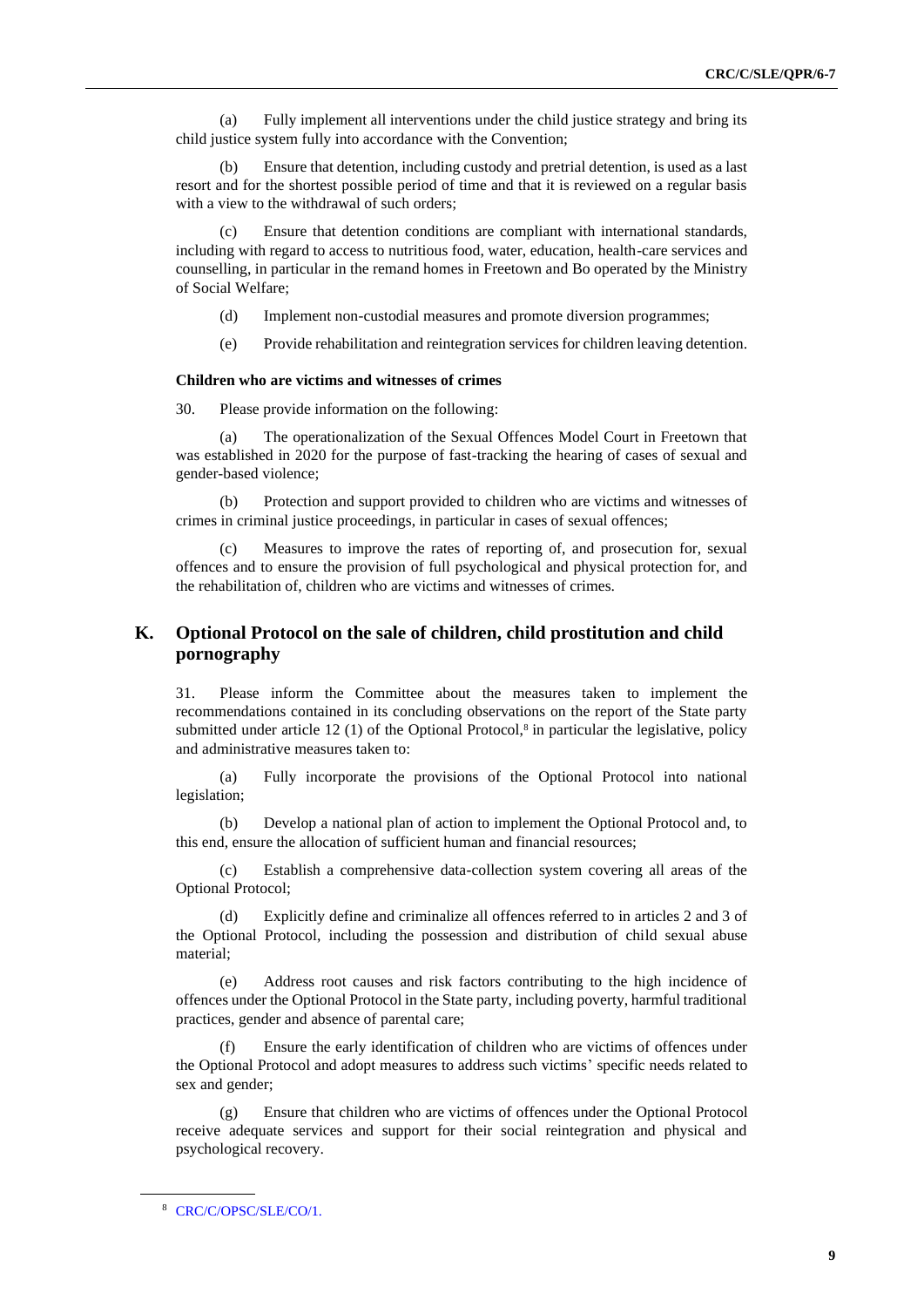# **L. Optional Protocol on the involvement of children in armed conflict**

32. Please provide an update to the Committee on the measures taken to implement the recommendations contained in its concluding observations on the report of the State party submitted under article 8 (1) of the Optional Protocol<sup>9</sup> and information on measures taken to establish a mechanism for the early identification of returning children who may have been involved in armed conflict, in particular children returning from Libya, and to provide physical and psychological recovery and social integration services for such children.

# **III. Statistical information and data**

33. The statistical information and disaggregated data provided by the State party should cover the period since the consideration of its previous reports on the implementation of the Convention and the Optional Protocols thereto. The data should be disaggregated by age, sex, ethnic origin, national origin, type of disability, geographical location and socioeconomic status, as well as by year or other relevant time frame.

34. The provision of tables presenting trends over the reporting period is recommended and explanations or comments on significant changes that have taken place over the reporting period should also be provided.

## **A. General measures of implementation (arts. 4, 42 and 44 (6))**

35. Please provide information on the budget lines regarding children and the social sectors, indicating the amount allocated to each budget line and its proportion in terms of the total national budget.

# **B. General principles (arts. 2–3, 6 and 12)**

36. Please provide data, disaggregated as described in paragraph 33 above, on the number of:

(a) Cases of discrimination affecting children, prosecutions brought before the courts under legislation governing non-discrimination and the sanctions imposed on perpetrators;

(b) Deaths of children caused by abuse, neglect, violence and substance abuse.

# **C. Civil rights and freedoms (arts. 7–8 and 13–17)**

37. Please provide data, disaggregated as described in paragraph 33 above, on the number of:

(a) Information and communications technology-related violations of children's rights;

(b) Cases of such violations that have been investigated and prosecuted;

(c) Birth registrations and birth certificates issued.

# **D. Violence against children (arts. 19, 24 (3), 28 (2), 34, 37 (a) and 39)**

38. Please provide data, disaggregated as described in paragraph 33 above, on the number of:

(a) Cases in which children have been victims of violence and neglect, including corporal punishment, physical abuse, domestic violence, sexual exploitation and abuse,

<sup>&</sup>lt;sup>9</sup> [CRC/C/OPAC/SLE/CO/1.](http://undocs.org/en/CRC/C/OPAC/SLE/CO/1.)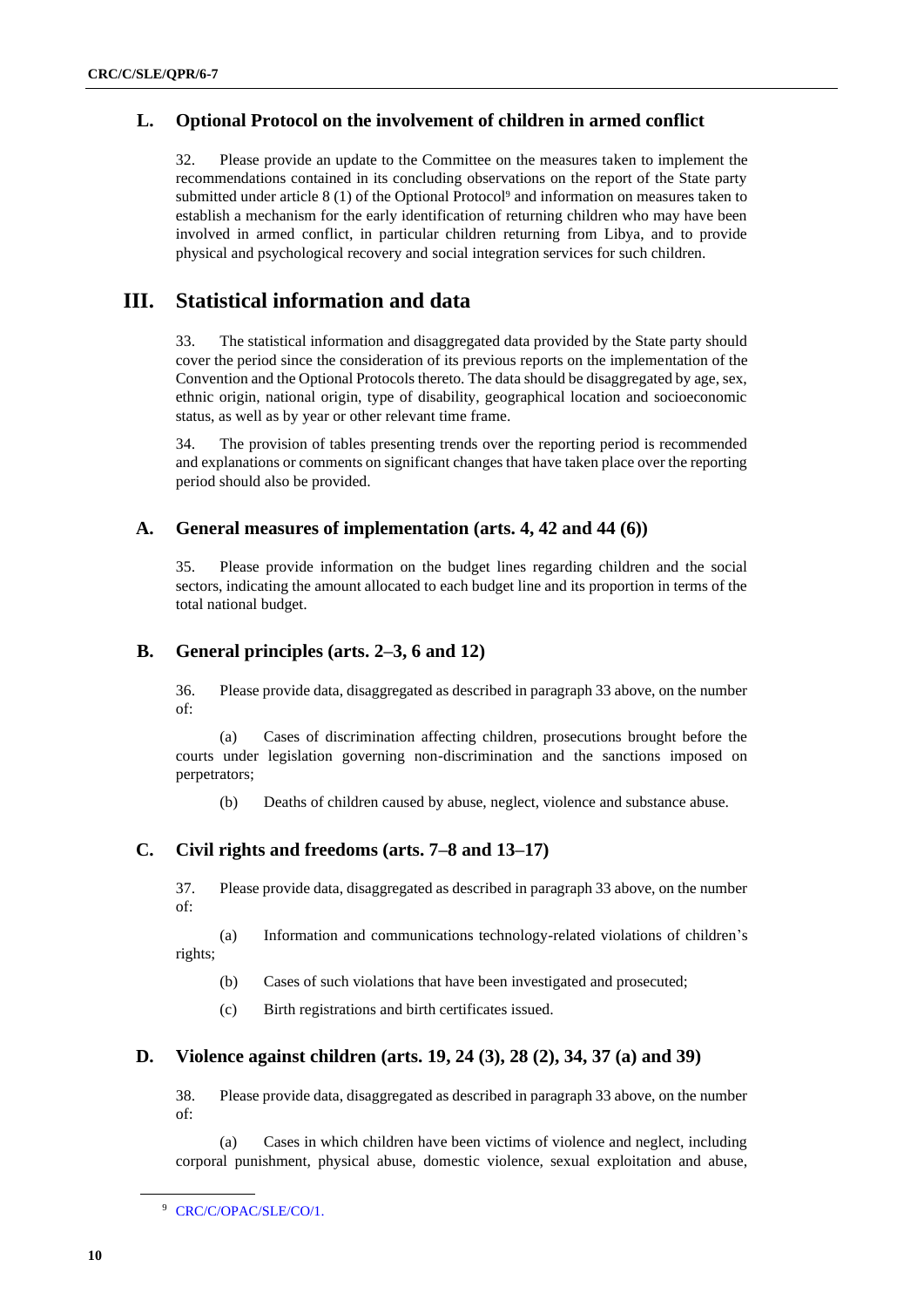sexual and gender-based violence and police violence, that have been reported to the authorities, such cases that have been investigated and resulted in prosecutions, further disaggregated by the sanctions imposed on perpetrators, and out-of-court settlements, further disaggregated by type of offence;

(b) Children who have received protective measures and multidisciplinary remedies as victims and/or witnesses of violence and neglect, in particular physical and sexual abuse and exploitation;

(c) Children who have been victims of female genital mutilation and child marriage.

# **E. Family environment and alternative care (arts. 5, 9–11, 18 (1)–(2), 20–21, 25 and 27 (4))**

39. Please provide data, disaggregated as described in paragraph 33 above, on the number of:

(a) Families and children receiving child support under the national social safety net and economic and other types of support services;

- (b) Children in family-based care, residential care and informal care;
- (c) Children adopted domestically and internationally.

### **F. Children with disabilities (art. 23)**

40. Please provide data, disaggregated as described in paragraph 33 above, on the number of children with disabilities who are or who have been:

- (a) Receiving economic and other types of support services;
- (b) Living with their families;
- (c) Attending regular schools.

Please also provide data, disaggregated as described in paragraph 33 above, on reports of violence and abuse, including sexual violence, perpetrated against children with disabilities, the number of investigations and prosecutions carried out and the sentences imposed on perpetrators.

### **G. Basic health and welfare (arts. 6, 18 (3), 24, 26, 27 (1)–(3) and 33)**

41. Please provide data, disaggregated as described in paragraph 33 above, on the following:

- (a) Mortality rates among infants and children under 5 years of age;
- (b) Children suffering from malnutrition and stunting;
- (c) Child deaths due to preventable diseases;
- (d) Immunization rates;
- (e) Adolescent mothers;
- (f) Sexual and reproductive health services available to adolescents;
- (g) Children suffering from drug, alcohol and tobacco abuse;

(h) Paediatric and mental health services and professionals specialized in young children and adolescents, in particular in rural areas;

(i) Children living below the poverty line and in extreme poverty.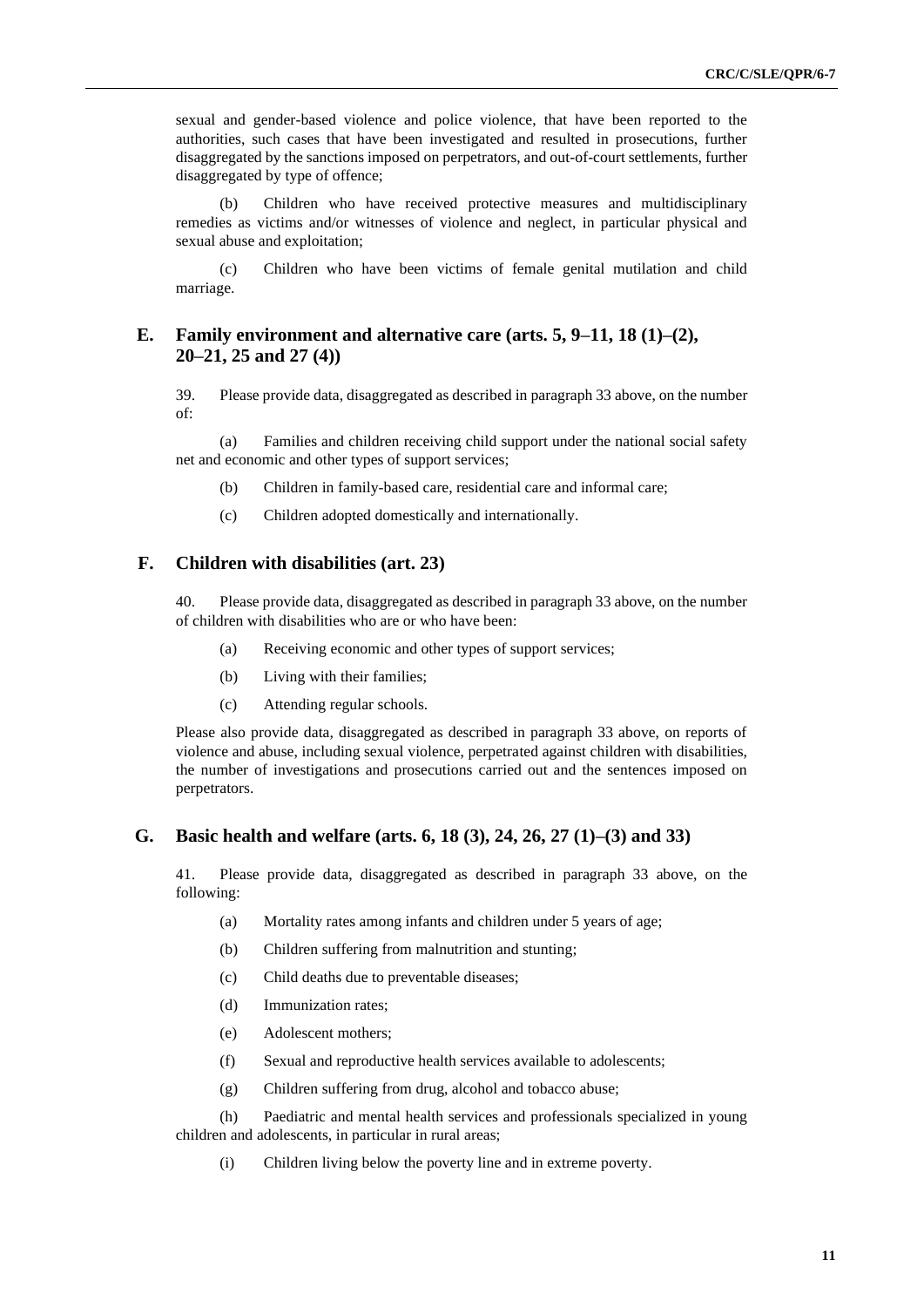## **H. Education, leisure and cultural activities (arts. 28–31)**

42. Please provide data, disaggregated as described in paragraph 33 above, on the number of:

(a) Children not attending primary and secondary school;

(b) Children dropping out of school, including children with disabilities, girls and teenage mothers;

(c) Cases of bullying, violence and sexual abuse and harassment in schools;

(d) Children attending early childhood education, including children with disabilities, and the average years of attendance;

(e) Cases of gender-based violence perpetrated by teachers that have been prosecuted.

# **I. Special protection measures (arts. 22, 30, 32–33, 35–36, 37 (b)–(d) and 38–40)**

43. Please provide data, disaggregated as described in paragraph 33 above, and further disaggregated by accompanied or unaccompanied status, on the number of:

(a) Asylum-seeking, refugee and migrant children;

(b) Asylum-seeking, refugee and migrant children who are in detention;

(c) Asylum-seeking, refugee and migrant children attending school and with access to health care.

44. Please provide data, disaggregated as described in paragraph 33 above, on the number of:

(a) Children working in hazardous conditions;

(b) Cases of child labour investigated and leading to prosecution and the sanctions imposed on employers found to have been involved in child labour;

(c) Children in street situations.

45. Please provide data, disaggregated as described in paragraph 33 above, and further disaggregated by the type of crime, on the number of:

(a) Children in detention, including in pretrial detention, in facilities such as police cells and prisons, and the average length of stay;

(b) Children referred to diversion and non-custodial sentencing options;

(c) Children detained together with adults and the average length of stay;

(d) Children who have been provided with access to rehabilitation and reintegration services.

# **J. Optional Protocol on the sale of children, child prostitution and child pornography**

46. Please provide data, disaggregated as described in paragraph 33 above, on the number of:

(a) Reported cases involving the sale of children, sexual exploitation of children in prostitution or use of children in pornographic performances and material;

(b) Such cases that have been investigated and led to prosecution and the sanctions imposed;